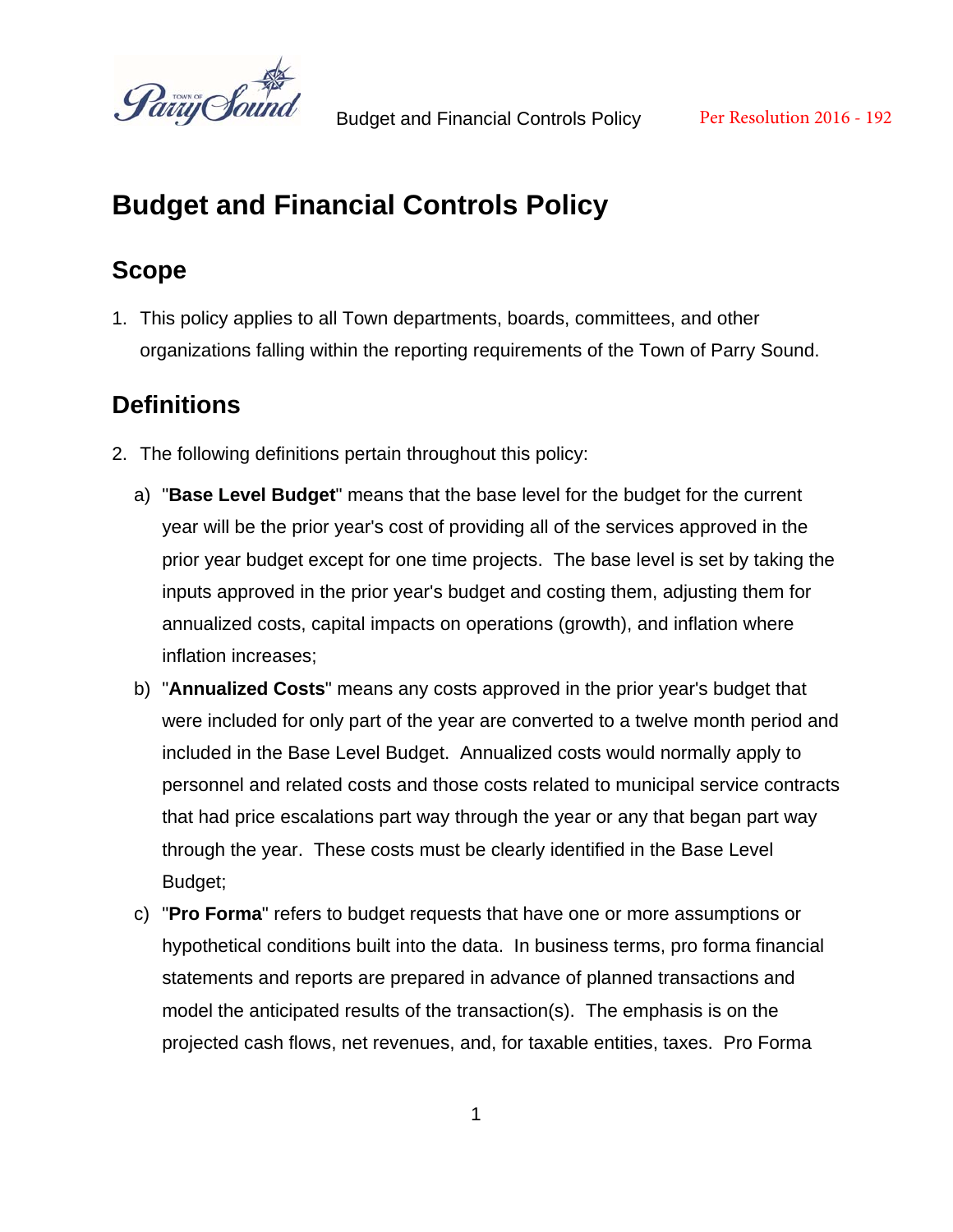

figures should be clearly labeled as such and the assumptions and hypothetical conditions should be clearly explained;

- d) "**Multi-Year Budget**" refers to a budget that covers more than one fiscal year;
- e) "**Capital Impacts**" means the additional operating costs that relate to operating or maintaining a capital project that has been completed and is now "in use". This term is used synonymously with Growth Adjustment;
- f) "**Growth Adjustment**" allows for growth that will occur in the Town in the current year. For example, new roads completed in the prior year will require upkeep in the current year and will form part of the growth adjustment. In order to obtain new growth dollars, there must be a comprehensive business plan and program or service level justification report including an exit strategy if the program or service enhancement does not meet the goals established for a successful outcome;
- g) "**Treasurer**" means The Director of Finance and POA Court Services, or any person appointed by the Corporation to fulfill the statutory requirements of the Treasurer under the Municipal Act, 2001.

# **Municipal Policy - Operating Budget**

## **Operating Budget and Business Plan Preparation**

- 3. Each Director shall prepare and submit annually to the Treasurer their Operating Budget Requests on the forms and format prescribed by the Treasurer.
- 4. Direction in terms of corporate wide assumptions and conditions will be defined in the "Budget Guidelines Report" prepared by the Treasurer.

## **Operating Budget Process**

5. All Operating budget estimates will be reviewed and approved for presentation to Council as follows: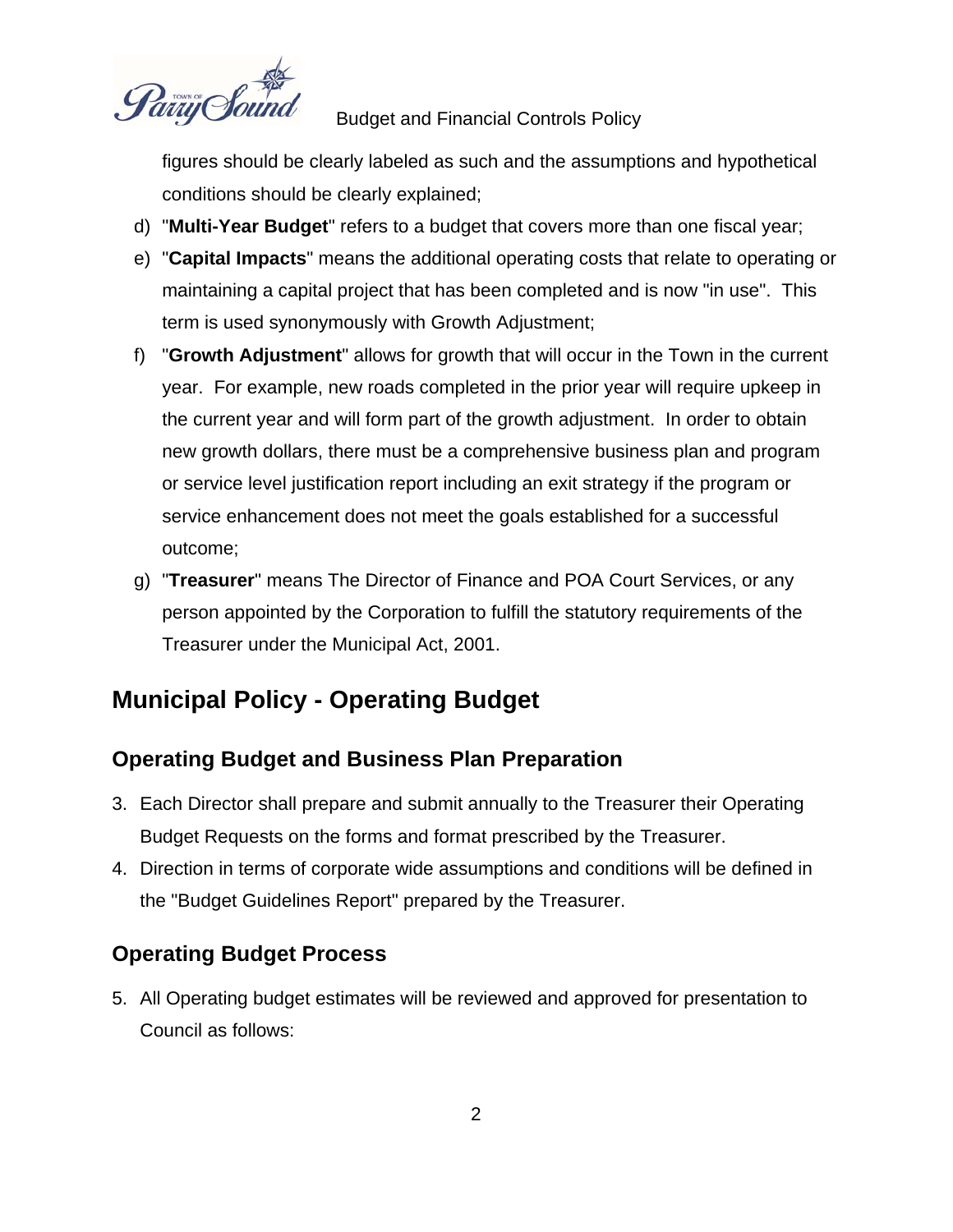

- a) Guidelines are set by Council based on staff recommendations in a report prepared by the Treasurer and the Senior Leadership Team;
- b) Finance staff shall prepare detailed instructions to be followed in the preparation of all operating estimates;
- c) Departments shall prepare budget estimates to identify the Base Level Budget requirements at **existing** service levels;
- d) Departments shall identify new programs and/or service levels and provide costs and justifications for the changes;
- e) Departments shall provide estimates of the number of full-time equivalent requirements and provide costs and justification for any increases from the Base Level;
- f) Departments shall identify goals and objectives for the upcoming year that integrate the operating and capital budget request with the Strategic Plan and other studies/reports adopted by Council;
- g) Revenues/Expenditures are to be calculated based on known commodity trends, approved studies/reports including user fee reports/by-laws and master plan reports, etc;
- h) The CAO and the Treasurer will meet with each department to verify timing, costs (including review of the source documents that formed the basis for the cost estimates), and identify external funding sources: grants and subsidies, fundraising, and donations;
- i) The Senior Leadership Team shall evaluate each new program and/or service enhancement on the basis of immediacy and need in the following order:
- o Legislative requirement;
- o Capital impacts;
- o Growth adjustments;
- o Cost savings or inherent efficiencies;
- o Identified need with self-sustaining revenues available; and
- o Identified need with no corresponding revenue possibilities.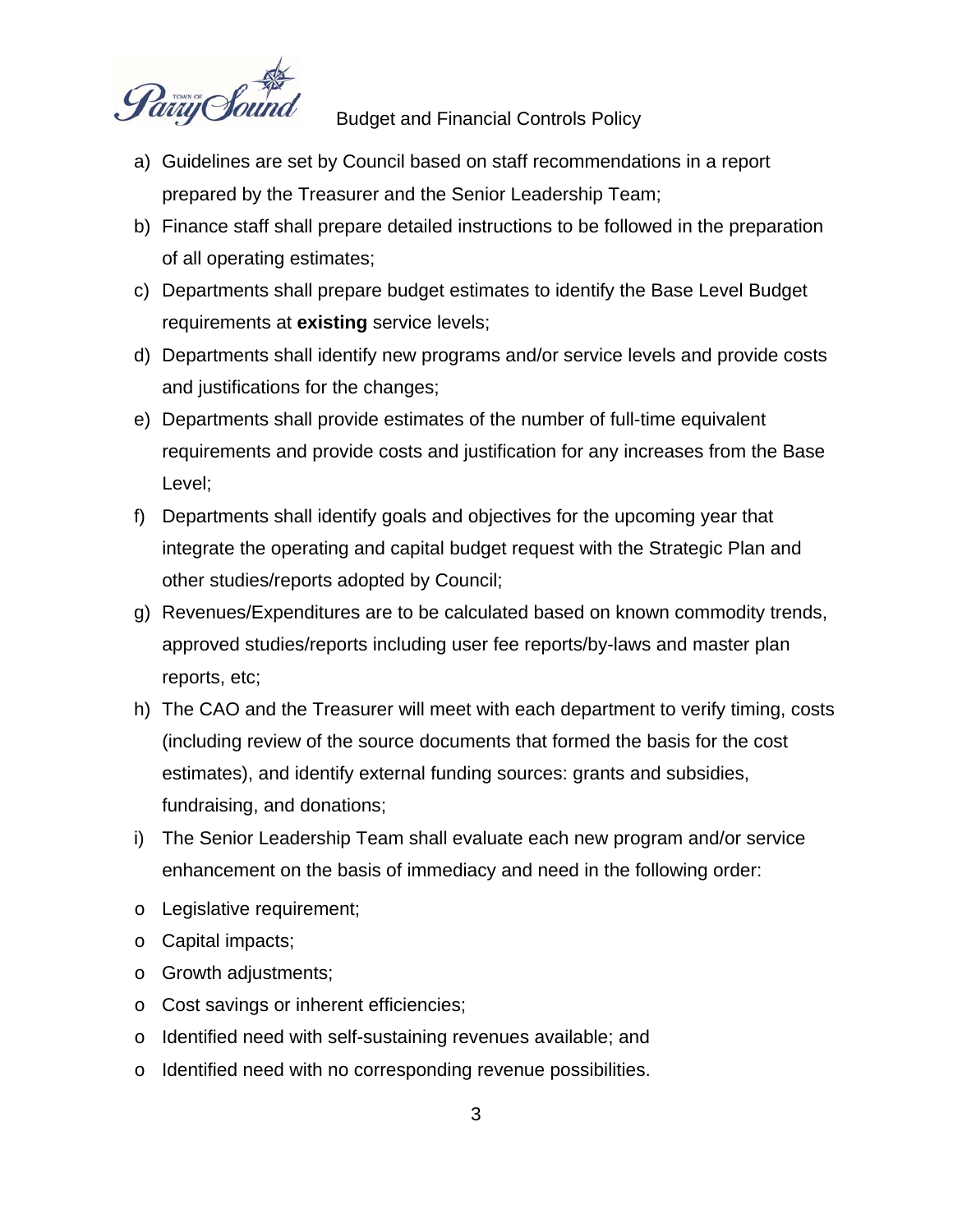

- j) The Senior Leadership Team shall review all program and or service levels for potential cuts or rationalization;
- k) Finance staff will compile appropriate operating budgets and summaries to be incorporated into the budget document;
- l) The Senior Leadership Team will review the compiled operating budget and supplementary information for accuracy, completeness, and adherence to Budget Guidelines;
- m) Operating budgets will be presented to Council for approval with their associated capital estimates and business plans.

# **Operating Budget Spending Before Budget Approval**

- 6. Departments are authorized to expend funds at the previous year's service levels, unless specifically directed otherwise by Council until the current year's operating budget has been approved.
- 7. No new programs or service enhancements are to be initiated before the operating budget is established without the prior approval of Council.

# **Emergency Spending**

- 8. In accordance with the Town's Procurement Policy, where authority has not been given in the Operating Budget for a particular expenditure or line item, no department shall expend funds unless:
	- a) Approval was granted by Council through a report outside the budget process prepared by the Director requiring the expenditure;
	- b) An emergency occurs requiring immediate spending and the CAO and Senior Leadership Team approved such emergency spending in accordance with the Town's Procurement Policy.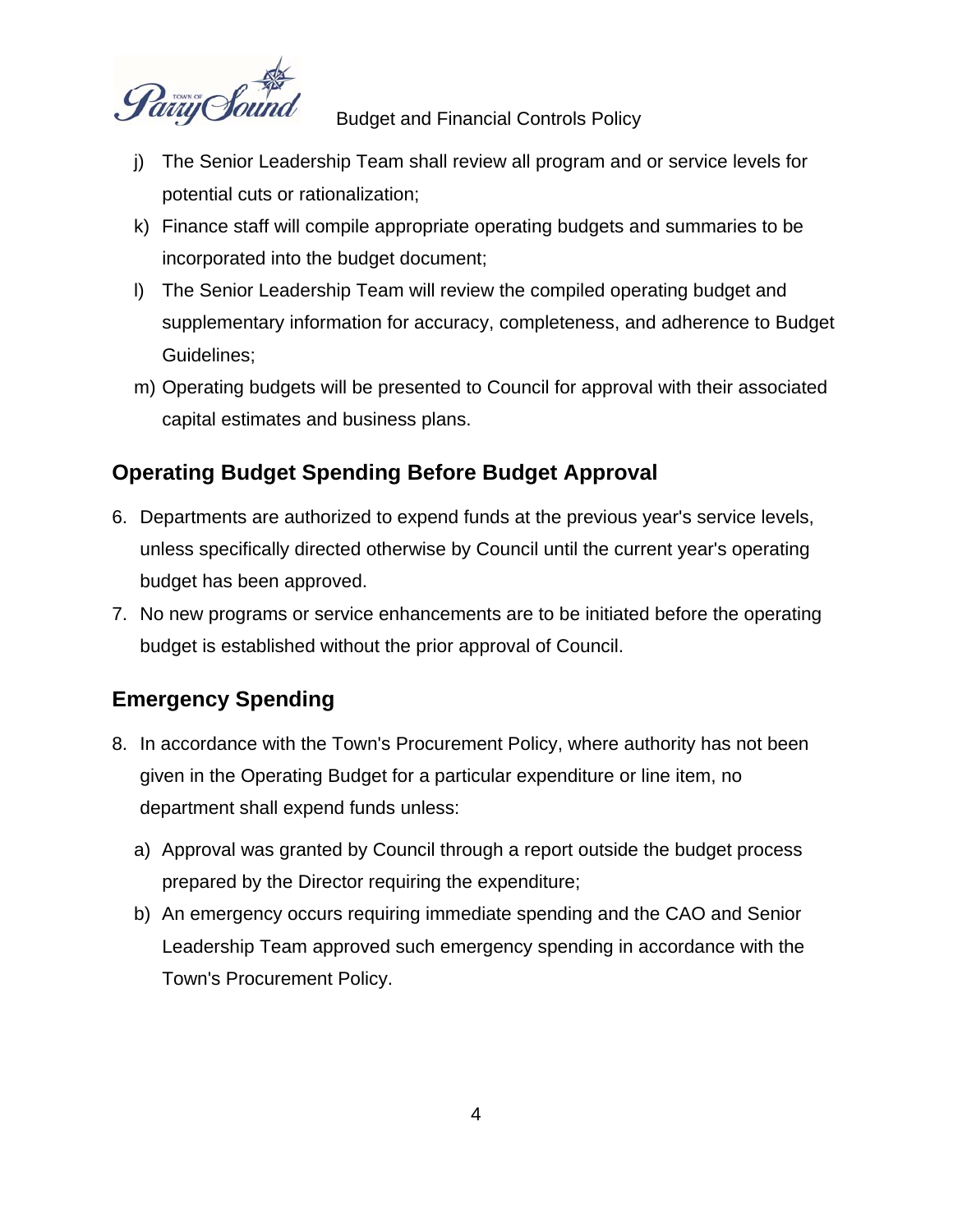

### **Operating Budget Reporting**

- 9. A quarterly financial detail of the operating budget will be provided to Council beginning in the second quarter (June 30) which shall include a variance analysis for accounts in a format prescribed by the Treasurer.
- 10. A detailed current monthly financial statement for the Operating Budget be provided to all Department, no later than the second Friday of the following month.
- 11. The Treasurer will review financial statements quarterly with all Departments and provide assistance in analysis of accounts and preparing forecast changes to the budget as required.

# **Authority for Budget Changes**

- 12. Where authority has been given in the Operating Budget and an increase to the approved amount is needed the approval amount is authorized as detailed below:
	- a) Any such increase is to be offset by a corresponding decrease(s) in other line items or through enhanced revenues to be realized from the additional expenditure;
	- b) The Treasurer may approve, including the source of financing:
	- o Up to \$1,000 for line items budgeted under \$10,000;
	- o Up to \$1,500 for line items budgeted \$10,000 to \$19,999;
	- o Up to \$2,500 for line items budgeted \$20,000 to \$29,999; or
	- o Greater of 5% or \$2,500 for line items over \$30,000;
	- c) The Chief Administrative Officer may approve, including the source of financing, up to \$25,000 for any line items budgeted
- 13. A summary of budget changes to the approved amount, in accordance with section 12 above, will be provided to Council with the quarterly variance report.
- 14. Exceptions to the above approvals will occur when Section 275 of the Municipal Act regarding Restricted Acts after nomination day is in effect. The upper limit for any approvals shall be as stated in the Act.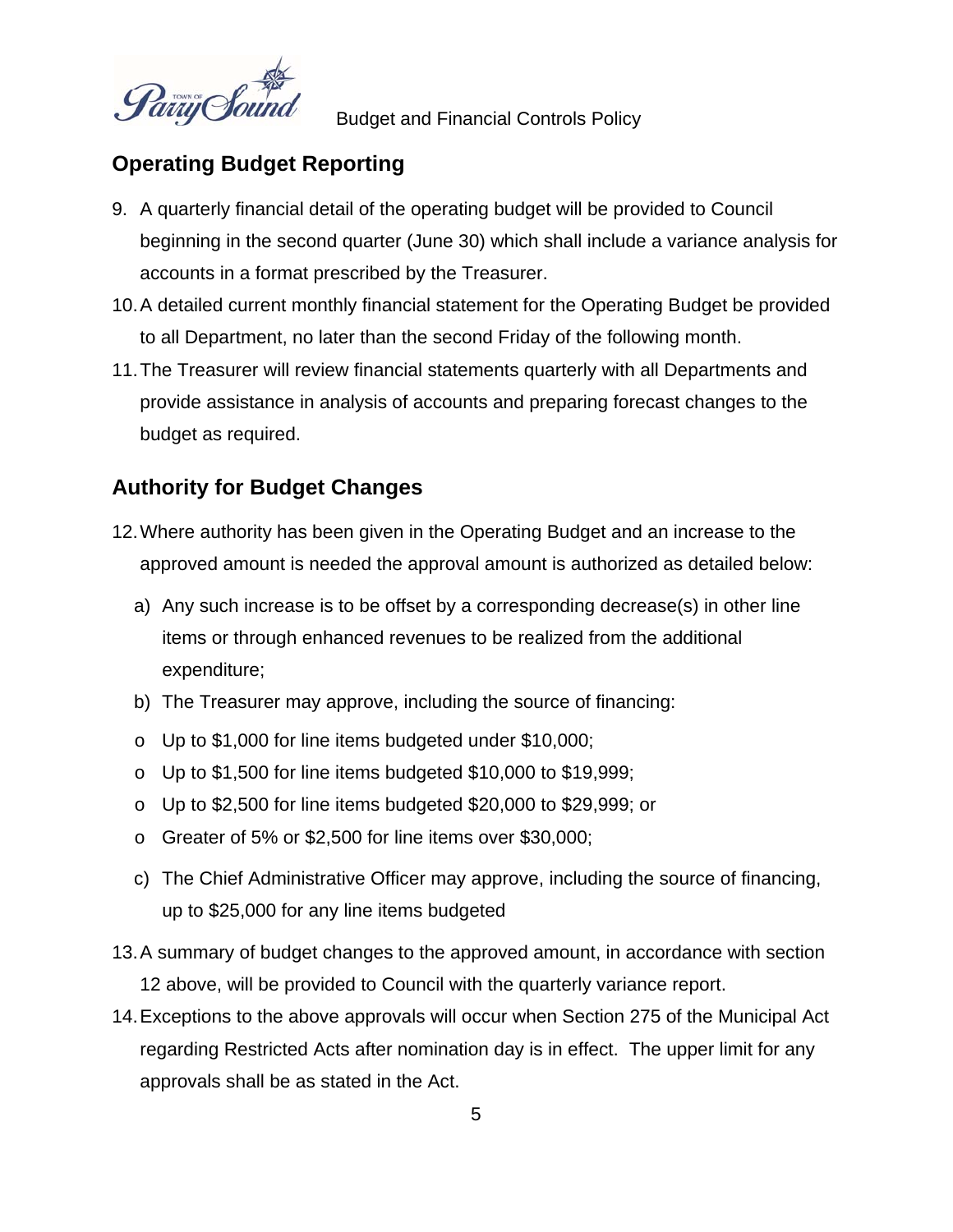

### **Operating Budget Principals**

15. The principles for operating, planning and funding are:

- a) The operating budget will be balanced as per the legislative requirements outlined in the Municipal Act. Any shortfall in budgeted revenues versus expenditures for a budget period will be offset by tax levies equal to the shortfall thereby resulting in a balanced budget.
- b) The Town shall not utilize one-time revenues for ongoing expenditures. However, one-time revenues may be used to fund non-recurring expenditures or services that can be completed within a specific amount of time without significant disruption to the Town provided it is duly approved by Council. At year-end, unallocated one-time revenues will form part of the Town's surplus and be allocated per the Town's Operating Surplus/Deficit Policy.
- c) One-time revenues include, but are not limited to: grants or subsidies from other levels of government or municipalities that are not legislated to recur annually, transfers from Reserves and Reserve Funds, and proceeds on sale of property.
- d) Certain municipal revenues can be termed "unpredictable" as they fluctuate year to year and are not under the direct control of the Town. The budget amount for unpredictable revenues shall be conservative in nature and represents management's "best" estimate at the time of the budget.

# **Municipal Policy - Capital Budget**

## **Capital Expenditure**

16. A capital expenditure is defined as a significant expenditure incurred for the improvement, acquisition or major rehabilitation of buildings, equipment, rolling stock and infrastructure used in providing municipal services (including studies undertaken related to such expenditure).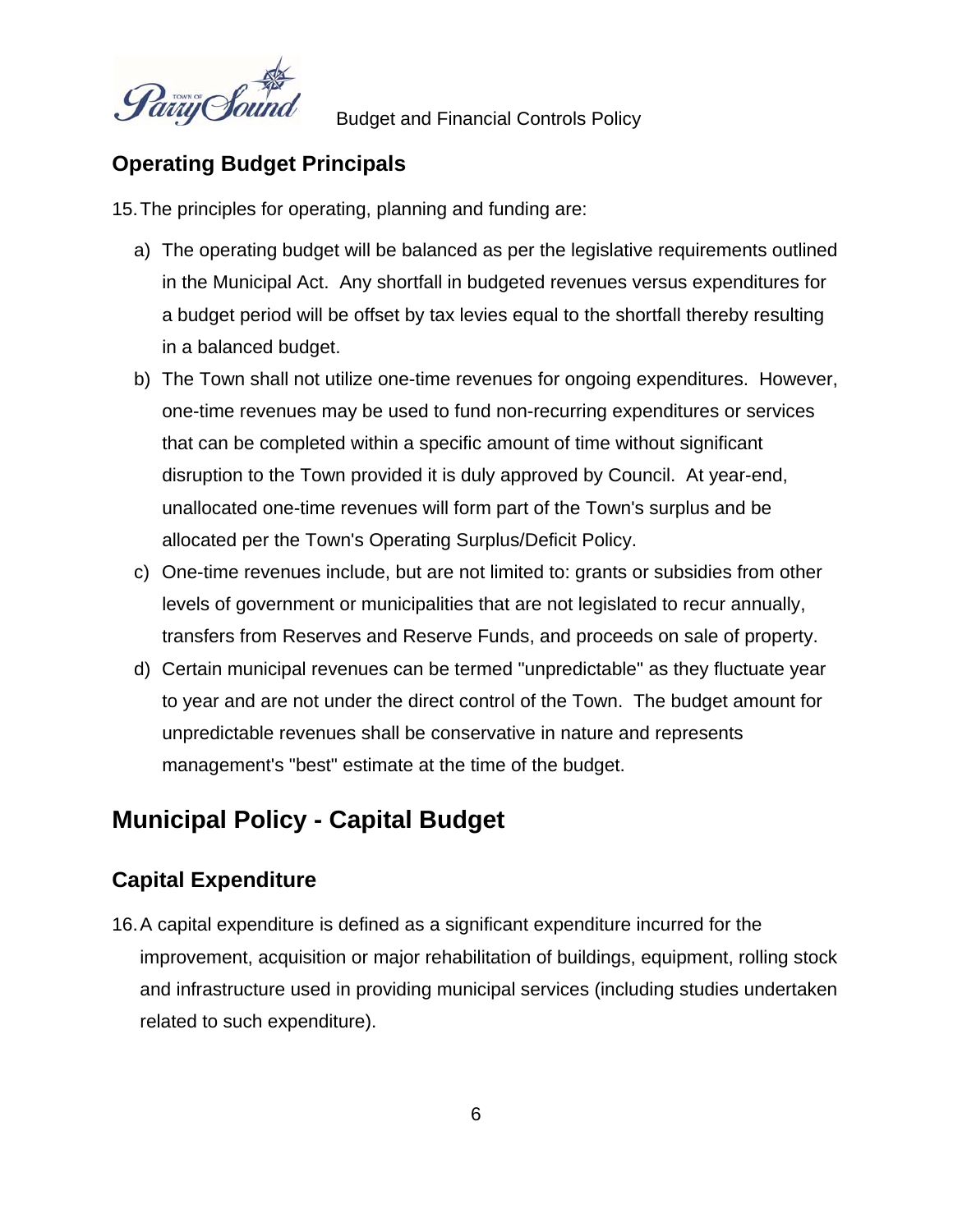

- 17. A capital expenditure includes Capital Assets as defined and detailed in the Town's Tangible Capital Asset Policy.
- 18. A capital expenditure will have benefits lasting beyond one year and have a minimum threshold of \$5,000 or as otherwise stipulated in the Town's Tangible Capital Asset Policy.
- 19. A repair or maintenance expenditure designed to maintain an asset in its original state is not a capital expenditure, unless it will extend the useful life of the asset. Such repairs or maintenance expenditures shall be included in the Operating Budget.

### **Project Management Surcharge**

- 20. Certain capital projects will include an appropriate amount for wages and benefits where a significant amount of staff time will be spent on the project management duties related to the project.
- 21. Such wages and benefits shall be on a cost recovery basis. Staff working on capital projects will estimate the amount of time that will be required for the management of the project and provide that information to the Finance Department.
- 22. Staff wages will be paid from their departmental operating budget, with a cost recovery from the capital project being booked by the Treasurer, or delegate, on a quarterly basis.

## **Capital Budget Preparation**

- 23. Each Department shall prepare and submit annually to the Treasurer their Capital Budget requests and 5-year forecasts on the forms and in the format prescribed by the Treasurer.
- 24. Each Capital Budget and Forecast shall include:
	- a) The project ID number (to be set by Finance Department);
	- b) The responsible department;
	- c) The service or program within the department to which the project applies;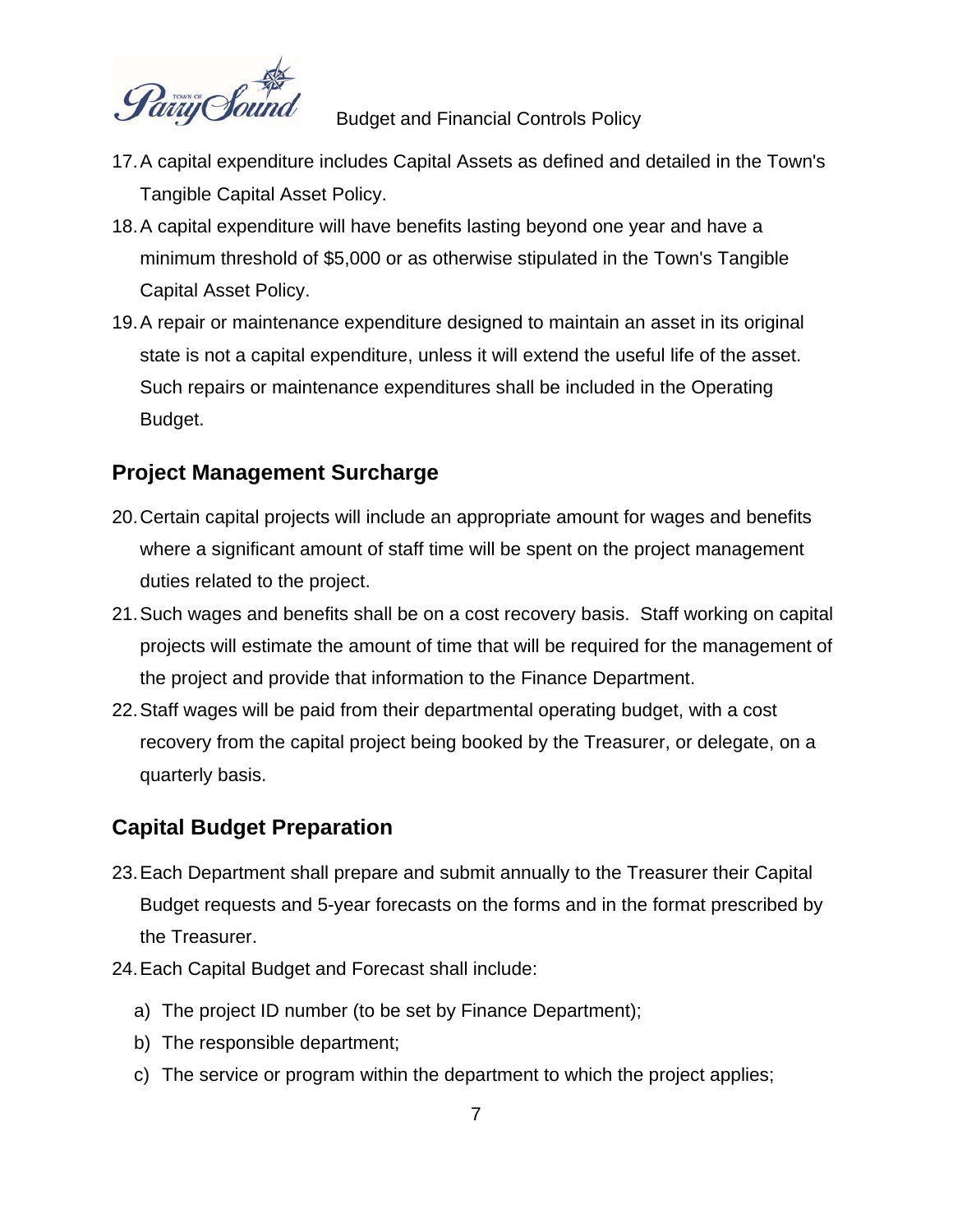

- d) The year of initiation of the project;
- e) The flexibility in the timing of the project (e.g. if there is a reason that it must go forward in a certain year due to legislated requirements, development or safety);
- f) An indication of whether the project is growth related and will have growth funding;
- g) A project name which shall be consistent throughout all studies and Town documents;
- h) A brief description of the project which should identify the objectives of the project and a describe how the objectives are achieved, including the need for the project;
- i) The Strategic Plan objectives that the project is related to;
- j) An indication of the project priority ranking, following the ranking system in place;
- k) Priority comment that provides the rationale for the assigned ranking;
- l) A detailed estimate of each project's costs net of HST rebates, including a breakdown by year for multi-year projects;
- m) The financing of each project, including any known information regarding grants/subsidies, direct developer contributions, external contributions or other. The Finance Department will complete the remaining financing breakdown;
- n) An identification of operating impacts/expenditures that result from the capital project, including any additional transfers to reserves required due to increased need for replacement of new equipment and/or new facility components that will be required in the future. At least one full year of operating costs/revenues will need to be estimated. Any savings due to upgrades should be identified.

#### **Capital Budget Priority Ranking Process**

25. Capital budgeting requires Staff and Council to allocate the scarce financial resources of the Town to meet the needs of the Town in the present and future. As a principle, the "best interests" of the community as a whole should be at the core of all capital budgeting decisions.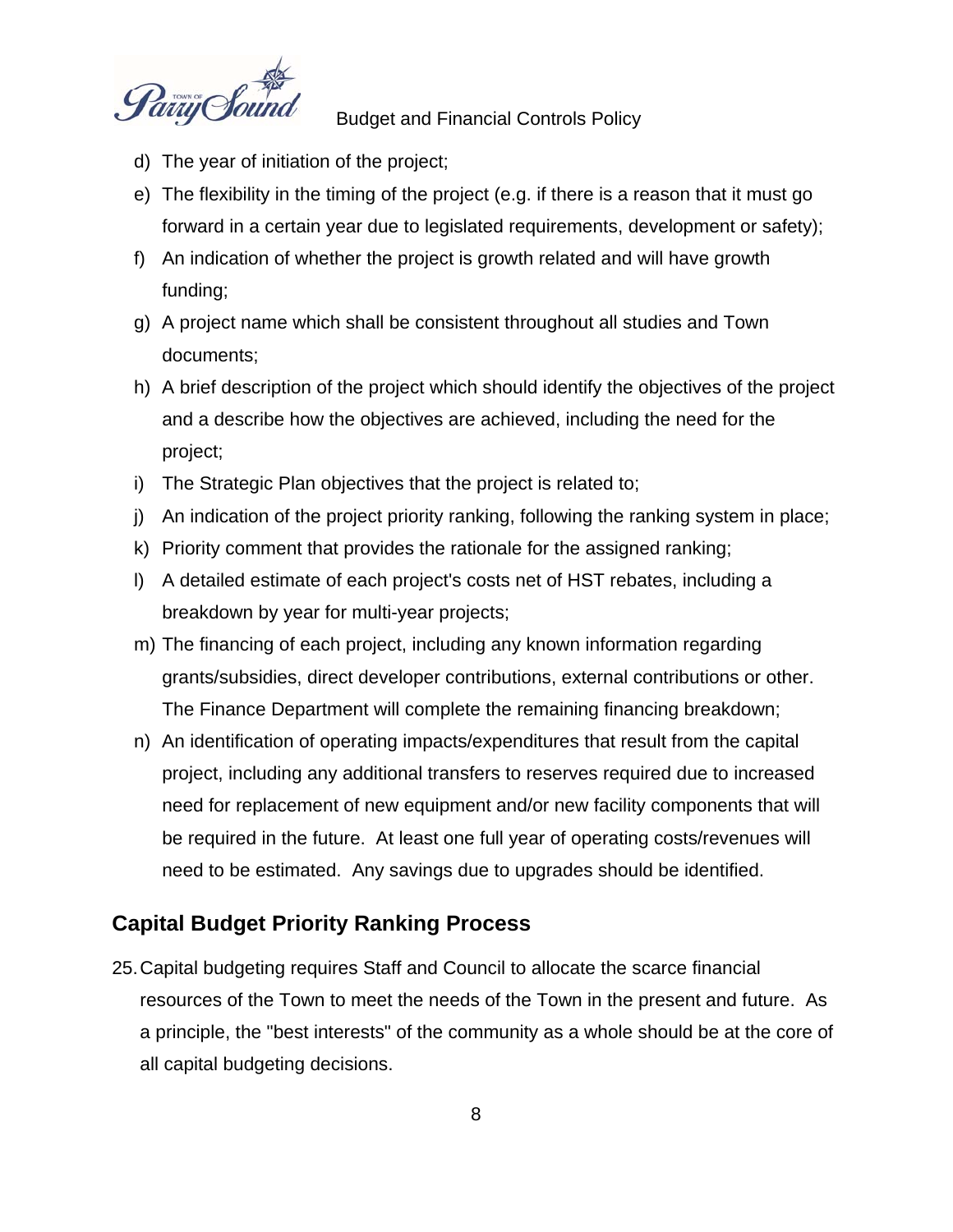

- 26. Staff will rank projects to assist in the determination of which projects should be recommended to be included in the Capital Budget. Any new capital project, that is a capital project that is not replacing or rehabilitating an existing capital asset, should be accompanied by a business case report which will form part of the capital budget document and will be in the form prescribed by the Treasurer.
- 27. The following rankings shall be used to prioritize capital projects:
	- a) "5 Star"
	- o Legislative requirements. The projects must be completed to meet statutory or mandated initiatives and are the highest priority for funding. Items included in this ranking are mandated accessibility requirements, minimum maintenance standard requirements;
	- b) "4 Star"
	- o Committed projects. Projects that have already commenced and are simply a continuation from a prior year(s);
	- o Serious threat to Public Health and Safety. There is a recognized health and safety issue that could place the Town in a situation of high risk if not for immediate corrective action;
	- o Phased project. A project, that if not completed, would preclude continuation of another project, result in the loss of external funding opportunities or is a corollary project that is fiscally efficient (e.g. replacement of sewer at same time as road reconstruction);
	- o Dependent project. A project that would preclude growth if not completed; a project that is tied to one in another jurisdiction and will minimize public disruption or be fiscally efficient;
	- o Growth related project. This priority would apply to a project that is partly funded through Development Charges, sufficient funding is available and growth would be impeded if the project were delayed;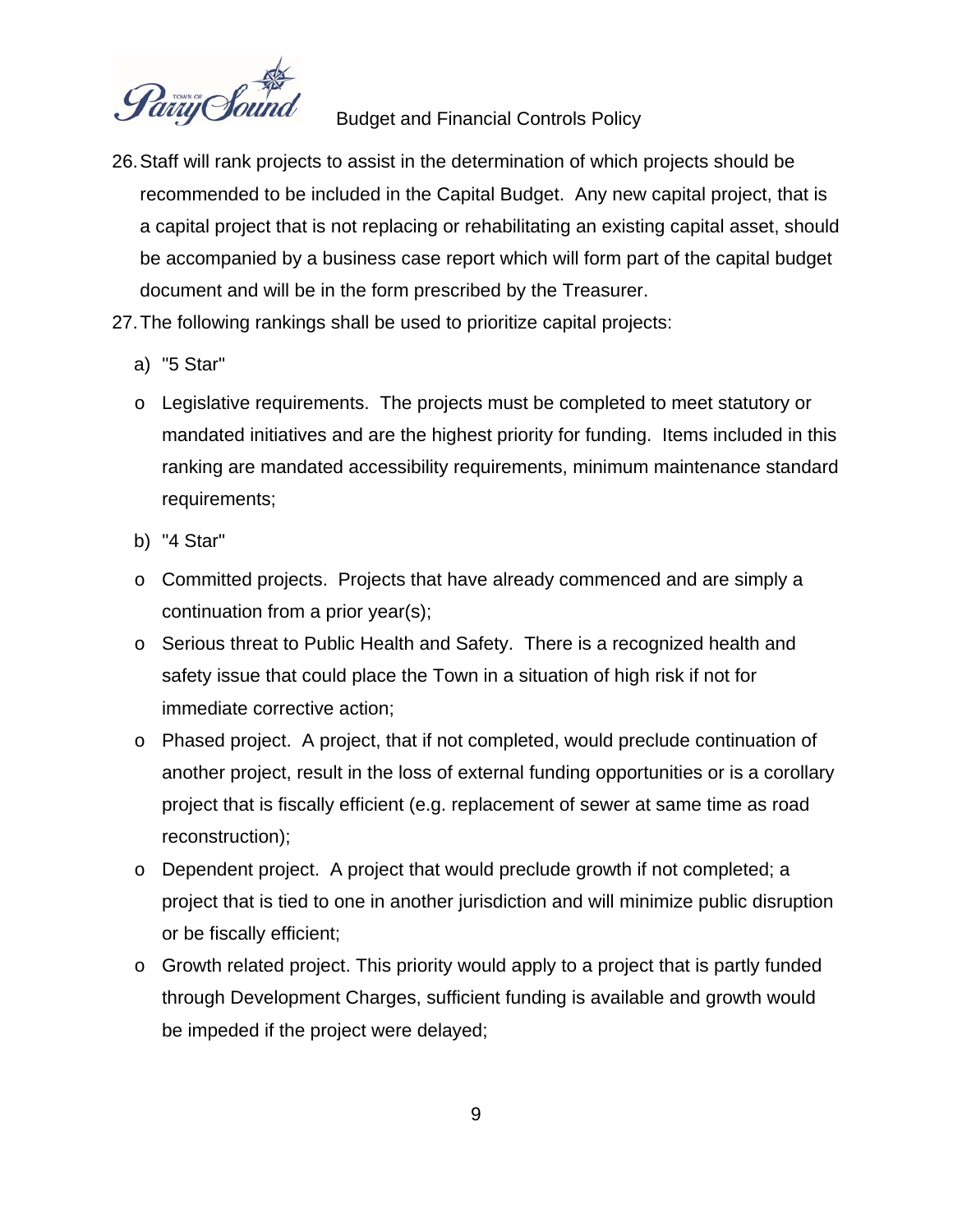

- o Critical lifecycle maintenance items. These are projects that can no longer be put off;
- c) "3 Star"
- o Growth related projects. These projects would be funded in whole or in part by Development Charges but can be done "in their turn" or wait for sufficient Development Charge funding to become available;
- o Serious lifecycle maintenance items. These are projects where there may be a one or two year period before it becomes critical;
- d) "2 Star"
- o Lifecycle maintenance items. These are projects where there may be three to four budgetary periods before it becomes critical;
- o Operating cost reduction or efficiency. The project will reduce net current and future operating or maintenance costs. The payback period must be less than five years;
- e) "1 Star"
- o General benefit to the Town. These projects would have general benefit to the community as a whole but may not have any funding. These are "nice to have" items;
- o Lifecycle maintenance items. These are projects where there is a period of more than four years before they would be deemed critical;
- f) "No Stars"
- o These projects would be recommended for postponement or elimination because they require further development of the justification of benefit, need, proper timing or adequate funding;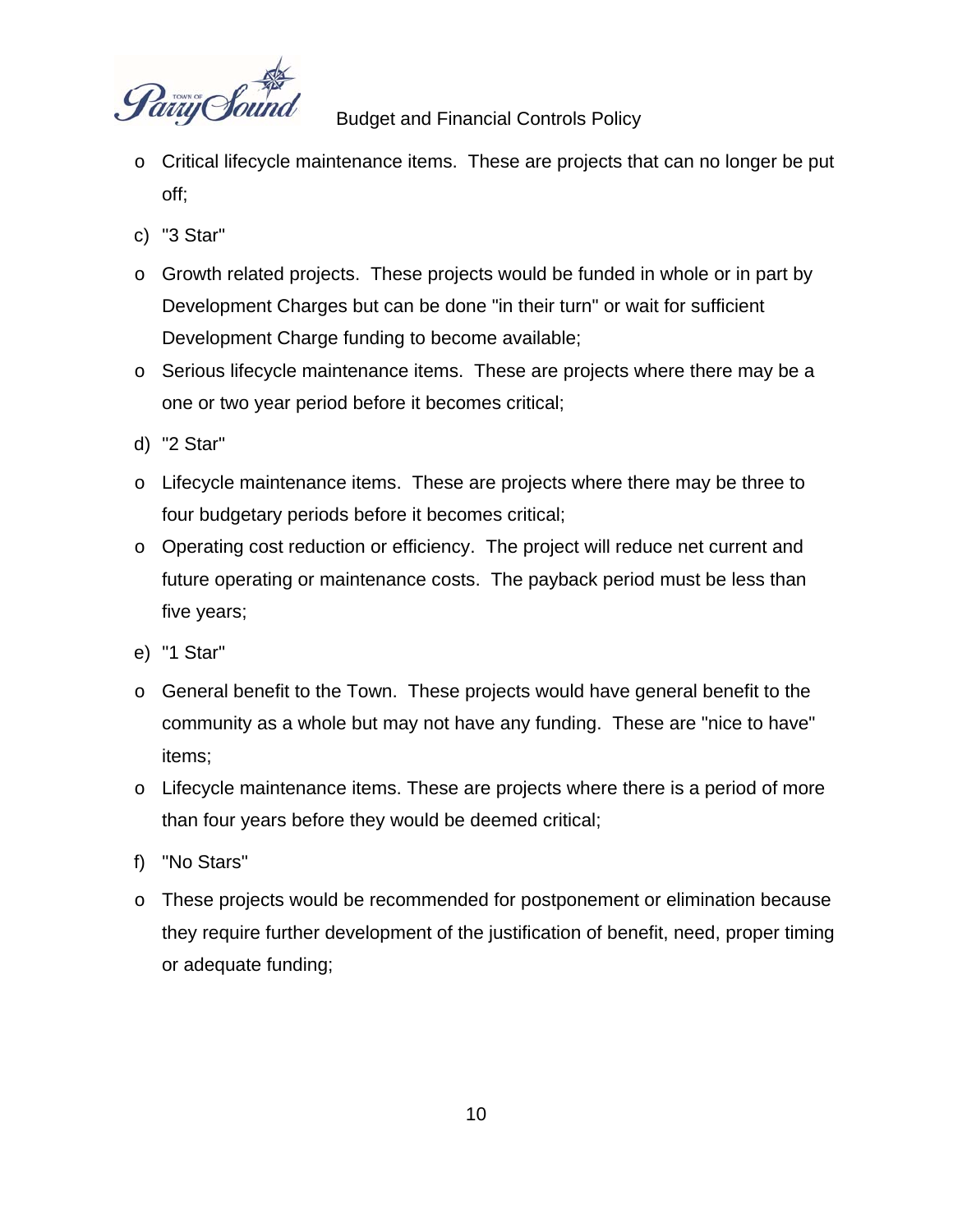

### **Capital Budget Process**

- 28. Capital budget project requests will be reviewed and approved for presentation to Council as follows:
	- a) Staff will identify the projects and submit their capital project sheets to the Treasurer;
	- b) The Treasurer will meet with each department to verify timing, costs and identify external funding sources (grants, subsidies, fundraising, donations);
	- c) Finance staff will review for internal funding sources such as transfer from operating and reserves, development charges, reserve funds and debentures;
	- d) The Senior Leadership Team will meet to rank each project;
	- e) All projects submitted will be included in the capital budget document;
	- f) Finance staff will compile the appropriate continuity and cash flow schedules and annual capital budget summaries to be incorporated into the budget document;
	- g) The Senior Leadership Team will review the compiled capital budget and schedules for accuracy and completeness;
	- h) Capital budgets will be presented to Council for approval with the associated operating estimates and business plans.

## **Capital Spending Before the Budget Approval**

- 29. Until the Capital Budget has been approved by Council, no department will begin any capital project that was not authorized in prior years unless:
	- a) Approval was granted by council through a report outside of the budget process prepared by the Director requiring the expenditure or the CAO;
	- b) An emergency occurs requiring capital repairs and the purchase was approved through the processes outlined in the Town's Procurement Policy.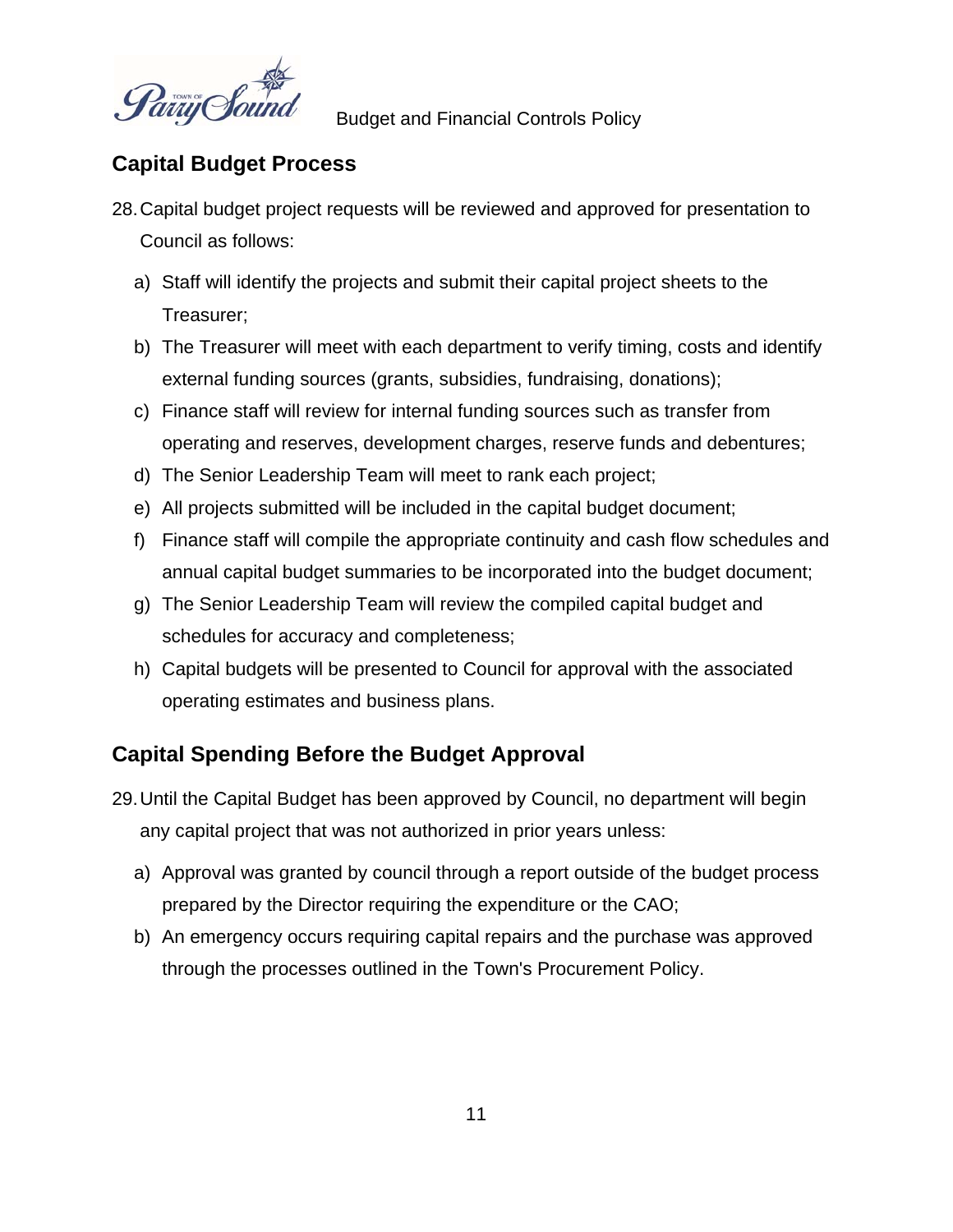

### **Capital Budget Reporting**

- 30. A quarterly financial detail of the capital budget will be provided to council beginning the second quarter end (June 30th).
- 31. A summary listing of capital budgets will be provided to Directors with the monthly operating statements.
- 32. Any capital project that has a variance in excess of 5% or \$10,000 (whichever is more) shall have an explanation as part of the quarterly reporting to Council.

# **Authority for Budget Changes**

- 33. Where authority has been given in the Capital Budget for a particular project, and an increase to the approved amount is needed the approval amount is authorized to reallocate funds from one project to another as detailed below:
	- a) The Treasurer may approve, including the source of financing:
	- o Up to \$5,000 for projects budgeted under \$100,000;
	- o Lesser of 5% or \$25,000 for projects budgeted at \$100,000 and over;
	- $\circ$  If no other capital projects for the affected department have been approved, the amount may be transferred from the operating budget of that department;
	- b) The Chief Administrative Officer may approve, including source of financing:
	- o Up to \$25,000 for all projects;
	- o If no other capital projects for the affected department have been approved, the amount may be transferred from the operating budget of that department;
	- $\circ$  If an operating transfer is required and the department does not have sufficient operating budget available, the CAO may request other departments to review their capital and operating budgets to determine if there are any amounts that could be transferred.
- 34. Council approval is required, including the source of financing for:
	- a) Project over expenditures in excess of \$100,000 of budget.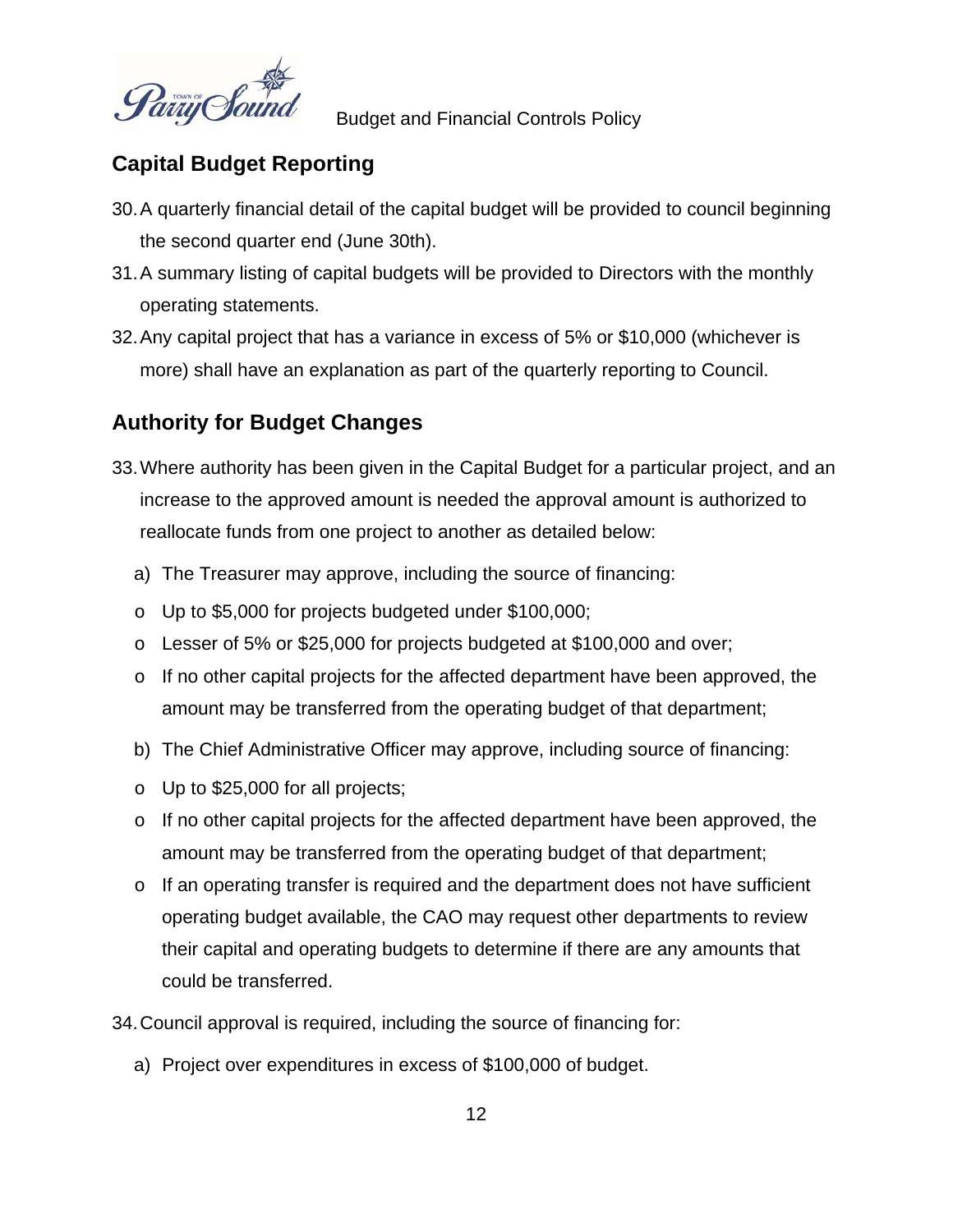

- b) Any capital project to be added or cancelled.
- 35. A summary of budget changes to the amount, in accordance with sections 33 and 34 above, will be provided to Council with the quarterly financial report.

### **Project Completion**

36. No later than 60 days after the completion of the project, the Director, or designate, is to advise the Accounting Supervisor that the project is complete.

# **Municipal Policy - Tax Rate Increases**

- 37. The Town faces fiscal pressures from increasing costs of operating while relatively limited revenue sources are available legislatively. The primary source of sustainable revenue is through the collection of property taxes.
- 38. The Town will budget to ensure that tax increases are reasonable and affordable, while still maintaining the level of service that Council and residents expect.
- 39. Staff will prepare and present a budget to Council, for consideration, on an annual basis based on an increase in the tax levy (excluding growth) within a range of:
	- a) At the low end, by the higher of:
	- o 100% of The Consumer Price Index year over year change for the Province of Ontario as at July 31 for the year prior to the budget year (e.g. July 31, 2015 for the taxation year 2016); and
	- o The percent increase as stipulated under collective bargaining for wage increases for the year, the higher of the union increase and the non-union increase as approved in the applicable by-law.
	- b) At the high end, 200% of The Consumer Price Index year over year change for the Province of Ontario as at July 31 for the year prior to the budget year.
- 40. Staff will also prepare a list of all items considered and cut in order to reach the tax levy identified in paragraph 39 above. This list will be presented to Council for consideration.